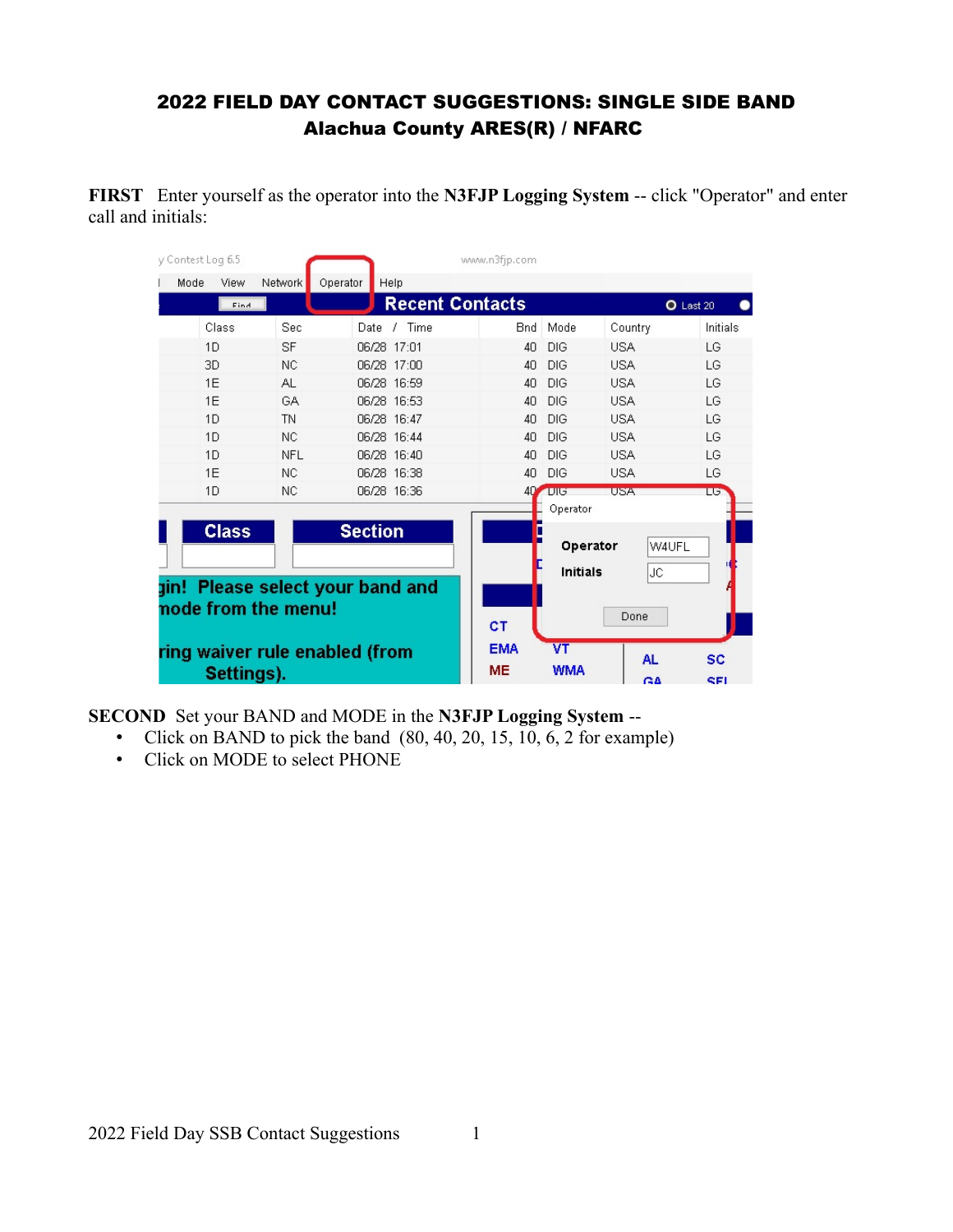### **THIRD:** SET THE RADIO TO OPERATE

| <b>ICOM 7300 RADIO SETTINGS FOR SSB VOICE</b>  |                                                                                                                                                                                                      |                                                                                                                      |  |  |  |  |  |
|------------------------------------------------|------------------------------------------------------------------------------------------------------------------------------------------------------------------------------------------------------|----------------------------------------------------------------------------------------------------------------------|--|--|--|--|--|
| <b>ITEM</b>                                    | <b>CHOICE</b>                                                                                                                                                                                        | <b>COMMENT</b>                                                                                                       |  |  |  |  |  |
| <b>MODE</b>                                    | Select LSB or USB as appropriate for Band<br>$LSB = 80m / 40m$<br>$\text{USB} = 20 \text{m}$ and up.<br>Touch the current mode (USB LSB, whatever it is) on<br>the screen and you'll get the options | NOTE: do not have the<br>PACTOR modem<br>plugged in, EOC inside<br>station. Unplug its DIN<br>connector, back panel. |  |  |  |  |  |
| <b>How to Tune the</b><br><b>Antenna Tuner</b> | Put any amplifier into BAREFOOT MODE (or leave<br>OFF)<br>Press the TUNER button left hand side of ICOM<br>7300 and watch the antenna tuner adjust.                                                  |                                                                                                                      |  |  |  |  |  |

You can use a full 100 watts SSB on our ICOM 7300's in 2022 Field Day. Just set the power level to 100W. ALC (Automatic Level Control) is automatic on Icom 7300's. Press the TUNER button and our antenna tuners are set to semi-automatically tune for you.

## ILLUSTRATED

The ICOM 7300 is able to operate 100W output SSB without any problems for long periods of time. Turn up the power output setting on the ICOM7300 to 100% and adjust your voice/mic/etc to have the ALC in the blue region (0-50% on the scale):



Consider turning on COMPression to modest levels, and then keep the ALC to this range: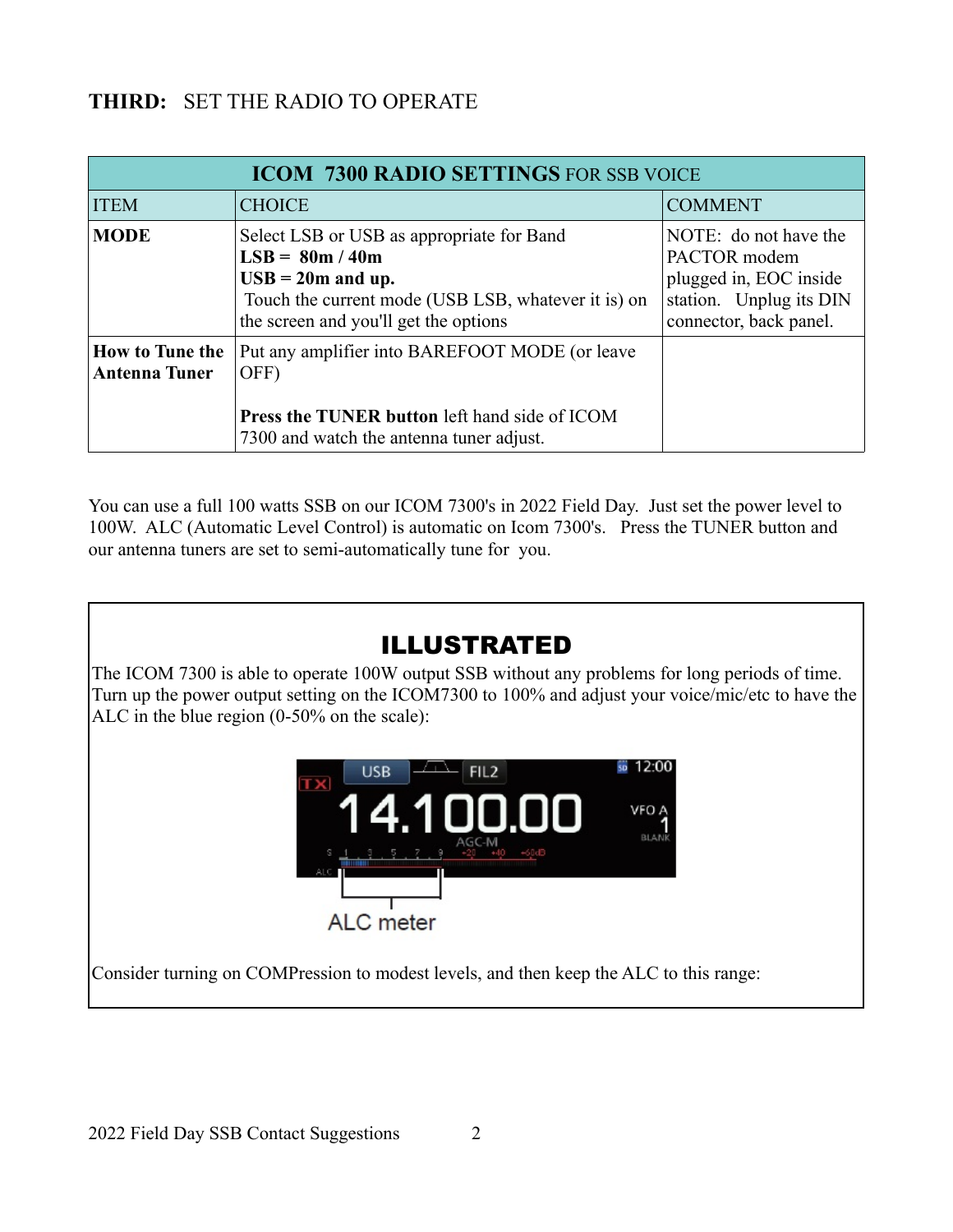

# **Fourth: CONTEST SAVVY: MAKING CONTACTS**

Two methods: Hold a frequency and call CQ Field Day to get people to come to you, or "hunt and pounce" by listening for others calling CQ and quickly answering them. To hold a frequency you have to keep a strong signal and keep talking -- if you are absent for a bit someone else will take the clear spot! To hunt and pounce you have to move around quickly. If you move in tiny frequency increments, retuning of antenna and transmitter aren't crucial. When you move more than 50kHz time to retune a bit.

### **Here is an example of a typical Field Day phone exchange:[1](#page-2-1)**

•**NF4AC** "*CQ Field Day, November Foxtrot Four Alpha Charlie NF4AC Field Day"*

•**W1AW**: "*Whiskey One Alpha Whiskey"*

•**NF4AC** :"*W1AW, Copy my Two Foxtrot, Northern Florida"*

•**W1AW**:"*QSL. Copy my Five Alpha, Connecticut"*

•**NF4AC**:"*QSL, Thanks. This is NF4AC. Field Day." -- and you're ready for the next station!*

<span id="page-2-0"></span>For Additional Field Day Tips:

GOOD DISCUSSSIONS OF SAVVY VOICE TECHNIQUE:

1. Skip to the voice part: <https://www.qsl.net/ta1dx/afet/fieldnedir.htm>

2. Starting on page 3: [http://w4ava.org/articles/Field Day Reference Guide.pdf](http://w4ava.org/articles/Field%20Day%20Reference%20Guide.pdf)

<span id="page-2-1"></span>[<sup>1</sup>](#page-2-0) Paraphrased from N6NA River City Amateur Radio Communications Society tips, [http://www.n6na.org/fieldday/field](http://www.n6na.org/fieldday/field-day-prep)[day-prep](http://www.n6na.org/fieldday/field-day-prep)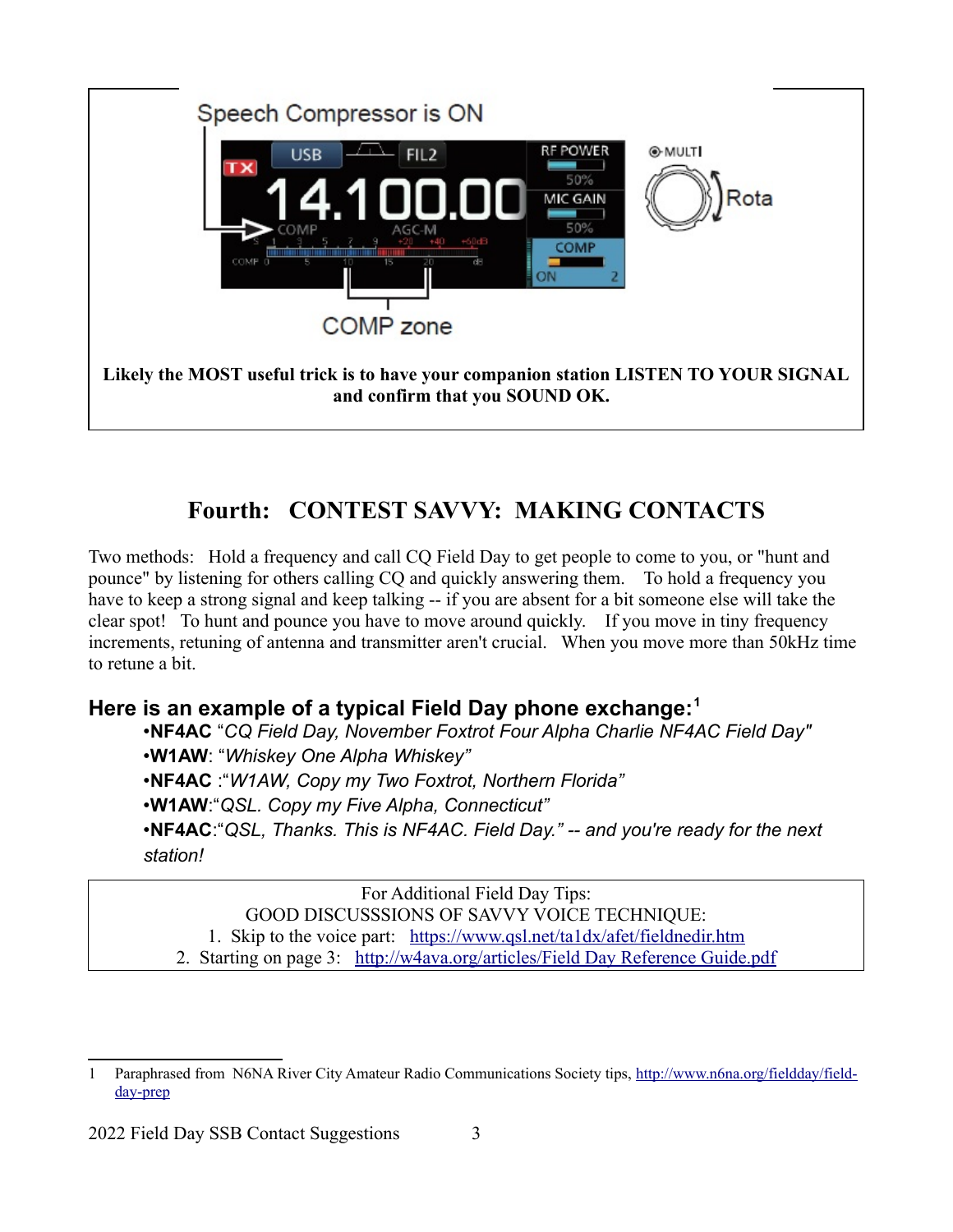## **FIFTH: LOGGING**

After each QSO enter the QSO into the N3FJP Field Day Contest Log -- when you hit "enter" after the Section it will be entered. You can go back and edit or delete any entry by clicking on it. The Abbreviations are in the table right there on the screen for all the Sections. Use DX for any foreign stations.

| Settings Band Mode<br>Network<br>Operator<br>Help<br>File<br>View<br><b>Score Statistics</b><br><b>Recent Contacts</b><br>$O$ Last 20<br>$\bullet$ All<br>Current Band & Mode<br>Find.<br>Call<br>Sec<br>Date / Time<br>Bnd Mode<br>Rec<br>Class<br>Country<br>Initials<br>Operator<br><b>Total CW Contacts</b><br>254<br>SF<br>KS3K<br>1D<br>06/28 17:01<br>40 DIG<br><b>USA</b><br>LG<br>AA3YB<br>K4RGN<br><b>USA</b><br>AA3YB<br><b>Total Phone Contacts</b><br>253<br>3D<br><b>NC</b><br>06/28 17:00<br>40 DIG<br>LG<br>AA3YB<br>252<br>N9GOA<br>1E<br>AL.<br>06/28 16:59<br><b>USA</b><br>LG<br>40 DIG<br><b>Total DIG Contacts</b><br>251<br>KN4YMI<br>1E<br>06/28 16:53<br><b>USA</b><br>LG<br>AA3YB<br>GA<br>40 DIG<br>AA3YB<br>250<br>K4AVG<br>1D<br><b>TN</b><br>06/28 16:47<br><b>USA</b><br>LG<br>40 DIG<br><b>Total QSO Points</b><br>N <sub>C</sub><br><b>USA</b><br>AA3YB<br>249<br>WB4DOC<br>1D<br>06/28 16:44<br>40 DIG<br>LG<br>QSOs / Hr (Last 20 min)<br>K4HRL<br><b>NFL</b><br><b>USA</b><br>248<br>1D<br>06/28 16:40<br>40 DIG<br>LG<br>AA3YB<br>247<br>1E<br><b>NC</b><br>40 DIG<br><b>USA</b><br>LG<br>AA3YB<br>WB4OSU<br>06/28 16:38<br>QSOs / Hr (Last 60 min)<br>40 DIG<br><b>USA</b><br>LG<br>AA3YB<br><b>NEWSFILM</b><br><b>Section</b><br>3<br>Call<br><b>Class</b><br><b>DX</b><br>5<br>$c\tau$<br>W1AW<br><b>5A</b><br><b>MDC</b><br><b>DX</b><br><b>DE</b><br><b>AR</b><br><b>NTX</b><br><b>AK</b><br><b>NV</b><br><b>EPA</b><br><b>WPA</b><br>OK<br>AZ<br><b>OR</b><br>LA<br>1<br><b>STX</b><br>UT.<br><b>MS</b><br>EWA<br>4<br><b>CT</b><br><b>RI</b><br>ID.<br><b>WWA</b><br><b>NM</b><br><b>WTX</b><br><b>VT</b><br><b>EMA</b><br><b>MT</b><br><b>WY</b><br><b>SC</b><br><b>AL</b><br><b>WMA</b><br><b>ME</b><br>8<br>6<br><b>SFL</b><br>GA<br><b>NH</b><br>Clear<br>Spot Last<br>KY<br><b>TN</b><br>EB<br><b>SCV</b><br>MI<br><b>WV</b><br><b>Possible Duplicates</b><br>Any Pertien<br><b>NC</b><br>VA<br>$\overline{2}$<br><b>SDG</b><br>OH<br>LAX<br><b>VI</b><br><b>NFL</b><br><b>SF</b><br><b>ORG</b> |                                        | $\Box$<br>$\times$                  |
|--------------------------------------------------------------------------------------------------------------------------------------------------------------------------------------------------------------------------------------------------------------------------------------------------------------------------------------------------------------------------------------------------------------------------------------------------------------------------------------------------------------------------------------------------------------------------------------------------------------------------------------------------------------------------------------------------------------------------------------------------------------------------------------------------------------------------------------------------------------------------------------------------------------------------------------------------------------------------------------------------------------------------------------------------------------------------------------------------------------------------------------------------------------------------------------------------------------------------------------------------------------------------------------------------------------------------------------------------------------------------------------------------------------------------------------------------------------------------------------------------------------------------------------------------------------------------------------------------------------------------------------------------------------------------------------------------------------------------------------------------------------------------------------------------------------------------------------------------------------------------------------------------------------------------------------------------------------------------------------------------------------------------------------------------|----------------------------------------|-------------------------------------|
|                                                                                                                                                                                                                                                                                                                                                                                                                                                                                                                                                                                                                                                                                                                                                                                                                                                                                                                                                                                                                                                                                                                                                                                                                                                                                                                                                                                                                                                                                                                                                                                                                                                                                                                                                                                                                                                                                                                                                                                                                                                  |                                        |                                     |
|                                                                                                                                                                                                                                                                                                                                                                                                                                                                                                                                                                                                                                                                                                                                                                                                                                                                                                                                                                                                                                                                                                                                                                                                                                                                                                                                                                                                                                                                                                                                                                                                                                                                                                                                                                                                                                                                                                                                                                                                                                                  |                                        |                                     |
|                                                                                                                                                                                                                                                                                                                                                                                                                                                                                                                                                                                                                                                                                                                                                                                                                                                                                                                                                                                                                                                                                                                                                                                                                                                                                                                                                                                                                                                                                                                                                                                                                                                                                                                                                                                                                                                                                                                                                                                                                                                  |                                        | $\mathbf{0}$                        |
|                                                                                                                                                                                                                                                                                                                                                                                                                                                                                                                                                                                                                                                                                                                                                                                                                                                                                                                                                                                                                                                                                                                                                                                                                                                                                                                                                                                                                                                                                                                                                                                                                                                                                                                                                                                                                                                                                                                                                                                                                                                  |                                        |                                     |
|                                                                                                                                                                                                                                                                                                                                                                                                                                                                                                                                                                                                                                                                                                                                                                                                                                                                                                                                                                                                                                                                                                                                                                                                                                                                                                                                                                                                                                                                                                                                                                                                                                                                                                                                                                                                                                                                                                                                                                                                                                                  |                                        | 12                                  |
|                                                                                                                                                                                                                                                                                                                                                                                                                                                                                                                                                                                                                                                                                                                                                                                                                                                                                                                                                                                                                                                                                                                                                                                                                                                                                                                                                                                                                                                                                                                                                                                                                                                                                                                                                                                                                                                                                                                                                                                                                                                  |                                        | 237                                 |
|                                                                                                                                                                                                                                                                                                                                                                                                                                                                                                                                                                                                                                                                                                                                                                                                                                                                                                                                                                                                                                                                                                                                                                                                                                                                                                                                                                                                                                                                                                                                                                                                                                                                                                                                                                                                                                                                                                                                                                                                                                                  |                                        |                                     |
|                                                                                                                                                                                                                                                                                                                                                                                                                                                                                                                                                                                                                                                                                                                                                                                                                                                                                                                                                                                                                                                                                                                                                                                                                                                                                                                                                                                                                                                                                                                                                                                                                                                                                                                                                                                                                                                                                                                                                                                                                                                  |                                        | 486                                 |
|                                                                                                                                                                                                                                                                                                                                                                                                                                                                                                                                                                                                                                                                                                                                                                                                                                                                                                                                                                                                                                                                                                                                                                                                                                                                                                                                                                                                                                                                                                                                                                                                                                                                                                                                                                                                                                                                                                                                                                                                                                                  |                                        | $\mathbf{0}$                        |
|                                                                                                                                                                                                                                                                                                                                                                                                                                                                                                                                                                                                                                                                                                                                                                                                                                                                                                                                                                                                                                                                                                                                                                                                                                                                                                                                                                                                                                                                                                                                                                                                                                                                                                                                                                                                                                                                                                                                                                                                                                                  |                                        |                                     |
|                                                                                                                                                                                                                                                                                                                                                                                                                                                                                                                                                                                                                                                                                                                                                                                                                                                                                                                                                                                                                                                                                                                                                                                                                                                                                                                                                                                                                                                                                                                                                                                                                                                                                                                                                                                                                                                                                                                                                                                                                                                  |                                        | $\mathbf{0}$                        |
|                                                                                                                                                                                                                                                                                                                                                                                                                                                                                                                                                                                                                                                                                                                                                                                                                                                                                                                                                                                                                                                                                                                                                                                                                                                                                                                                                                                                                                                                                                                                                                                                                                                                                                                                                                                                                                                                                                                                                                                                                                                  | <b>KS</b><br><b>MN</b><br>Canada<br>AB | <b>NE</b><br><b>SD</b><br><b>NT</b> |
|                                                                                                                                                                                                                                                                                                                                                                                                                                                                                                                                                                                                                                                                                                                                                                                                                                                                                                                                                                                                                                                                                                                                                                                                                                                                                                                                                                                                                                                                                                                                                                                                                                                                                                                                                                                                                                                                                                                                                                                                                                                  | <b>BC</b>                              | ONE                                 |
|                                                                                                                                                                                                                                                                                                                                                                                                                                                                                                                                                                                                                                                                                                                                                                                                                                                                                                                                                                                                                                                                                                                                                                                                                                                                                                                                                                                                                                                                                                                                                                                                                                                                                                                                                                                                                                                                                                                                                                                                                                                  | <b>GTA</b>                             | ONN                                 |
|                                                                                                                                                                                                                                                                                                                                                                                                                                                                                                                                                                                                                                                                                                                                                                                                                                                                                                                                                                                                                                                                                                                                                                                                                                                                                                                                                                                                                                                                                                                                                                                                                                                                                                                                                                                                                                                                                                                                                                                                                                                  | <b>MAR</b>                             | <b>ONS</b>                          |
| ENY<br><b>NNY</b><br><b>PR</b><br><b>WCF</b><br>$\overline{9}$<br><b>PAC</b><br>SJV                                                                                                                                                                                                                                                                                                                                                                                                                                                                                                                                                                                                                                                                                                                                                                                                                                                                                                                                                                                                                                                                                                                                                                                                                                                                                                                                                                                                                                                                                                                                                                                                                                                                                                                                                                                                                                                                                                                                                              | <b>MB</b>                              | <b>PE</b>                           |
| <b>NLI</b><br>SNJ                                                                                                                                                                                                                                                                                                                                                                                                                                                                                                                                                                                                                                                                                                                                                                                                                                                                                                                                                                                                                                                                                                                                                                                                                                                                                                                                                                                                                                                                                                                                                                                                                                                                                                                                                                                                                                                                                                                                                                                                                                | <b>NL</b>                              |                                     |
| WI<br><b>SB</b><br><b>SV</b><br>IL.<br><b>NNJ</b><br><b>WNY</b>                                                                                                                                                                                                                                                                                                                                                                                                                                                                                                                                                                                                                                                                                                                                                                                                                                                                                                                                                                                                                                                                                                                                                                                                                                                                                                                                                                                                                                                                                                                                                                                                                                                                                                                                                                                                                                                                                                                                                                                  |                                        | QC                                  |
| IN                                                                                                                                                                                                                                                                                                                                                                                                                                                                                                                                                                                                                                                                                                                                                                                                                                                                                                                                                                                                                                                                                                                                                                                                                                                                                                                                                                                                                                                                                                                                                                                                                                                                                                                                                                                                                                                                                                                                                                                                                                               |                                        | <b>SK</b>                           |
| Bearing: 68<br>PH<br>NF4AC<br><b>NFL</b><br>20<br>2F<br>Mode:<br>Band:<br>Miles: 1,051<br><b>Lugue or e</b><br>THERE WOULD THE THURSDAY.<br><b>MATRIMO VANDA</b><br>surgeon young<br>TATION I<br>I har same sales                                                                                                                                                                                                                                                                                                                                                                                                                                                                                                                                                                                                                                                                                                                                                                                                                                                                                                                                                                                                                                                                                                                                                                                                                                                                                                                                                                                                                                                                                                                                                                                                                                                                                                                                                                                                                                | 7:47:30 AM<br>11:47:30 UTC             |                                     |
| $\mathbb{R}^3$<br>۹ъ<br>P<br>40<br>æ<br>O Type here to search<br>$\circ$<br>6H<br>ØD<br>ᆺ<br>Θ.<br>o<br>m                                                                                                                                                                                                                                                                                                                                                                                                                                                                                                                                                                                                                                                                                                                                                                                                                                                                                                                                                                                                                                                                                                                                                                                                                                                                                                                                                                                                                                                                                                                                                                                                                                                                                                                                                                                                                                                                                                                                        |                                        | 7:47 AM<br>物<br>6/1/2021            |

**SIXTH: SAVE YOUR VOICE** -- Consider Recording Canned Text On The 7300. It will save TIME and your VOICE, too!

| <b>POSSIBLE VOICE CANNED TEXTS</b> |                                                                                              |  |  |  |
|------------------------------------|----------------------------------------------------------------------------------------------|--|--|--|
|                                    | (Long CQ) CQ Field Day CQ Field Day November Foxtrot 4 Alpha Charlie NF4AC Field<br>Day Over |  |  |  |
| $\overline{2}$                     | (Short CQ) CQ Field Day November Foxtrot 4 Alpha Charlie Over                                |  |  |  |
| 3                                  | (Exchange) Copy my 2 Foxtrot 2 Foxtrot Northern Florida Northern Florida Over                |  |  |  |
| 4                                  | QSL Copy my 2 Foxtrot 2 Foxtrot Northern Florida Northern Florida Over                       |  |  |  |
|                                    | QSL Thanks This is November Foxtrot 4 Alpha Charlie Field Day Over                           |  |  |  |
| 6                                  |                                                                                              |  |  |  |
|                                    |                                                                                              |  |  |  |